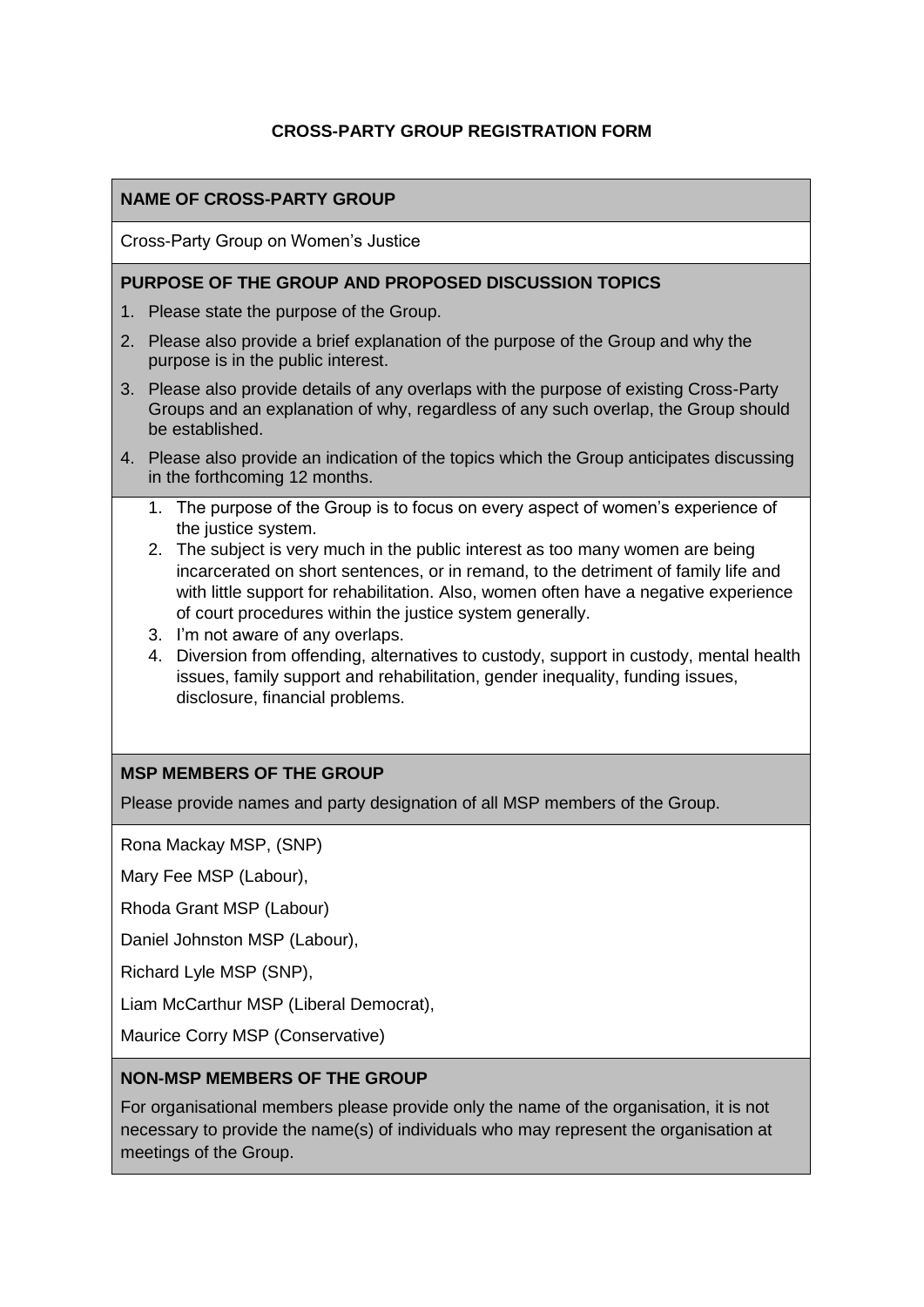| Individuals   | Amy Callaghan                               |
|---------------|---------------------------------------------|
| Organisations | Scottish Working Group on Women's Offending |
|               | <b>Early Years Scotland</b>                 |
|               | Justice Watch                               |
|               | <b>Community Justice Scotland</b>           |
|               | <b>Families Outside</b>                     |
|               | Engender                                    |
|               | Women for Justice                           |
|               | <b>Prison Reform Trust</b>                  |

# **GROUP OFFICE BEARERS**

Please provide names for all office bearers. The minimum requirement is that two of the office bearers are MSPs and one of these is Convener – beyond this it is a matter for the Group to decide upon the office bearers it wishes to have. It is permissible to have more than one individual elected to each office, for example, co-conveners or multiple deputy conveners.

| Convener               | Rona Mackay MSP                             |
|------------------------|---------------------------------------------|
| <b>Deputy Convener</b> | Mary Fee MSP                                |
| Secretary              | Scottish Working Group on Women's Offending |
| Treasurer              | Amy Callaghan                               |

## **FINANCIAL BENEFITS OR OTHER BENEFITS**

Please provide details of any financial or material benefit(s) the Group anticipates receiving from a single source in a calendar year which has a value, either singly or cumulatively, of more than £500. This includes donations, gifts, hospitality or visits and material assistance such as secretariat support.

None

### **SUBSCRIPTION CHARGED BY THE GROUP**

Please provide details of the amount to be charged and the purpose for which the subscription is intended to be used.

None

| <b>CONVENER CONTACT DETAILS</b> |                 |  |
|---------------------------------|-----------------|--|
| Name                            | Rona Mackay MSP |  |